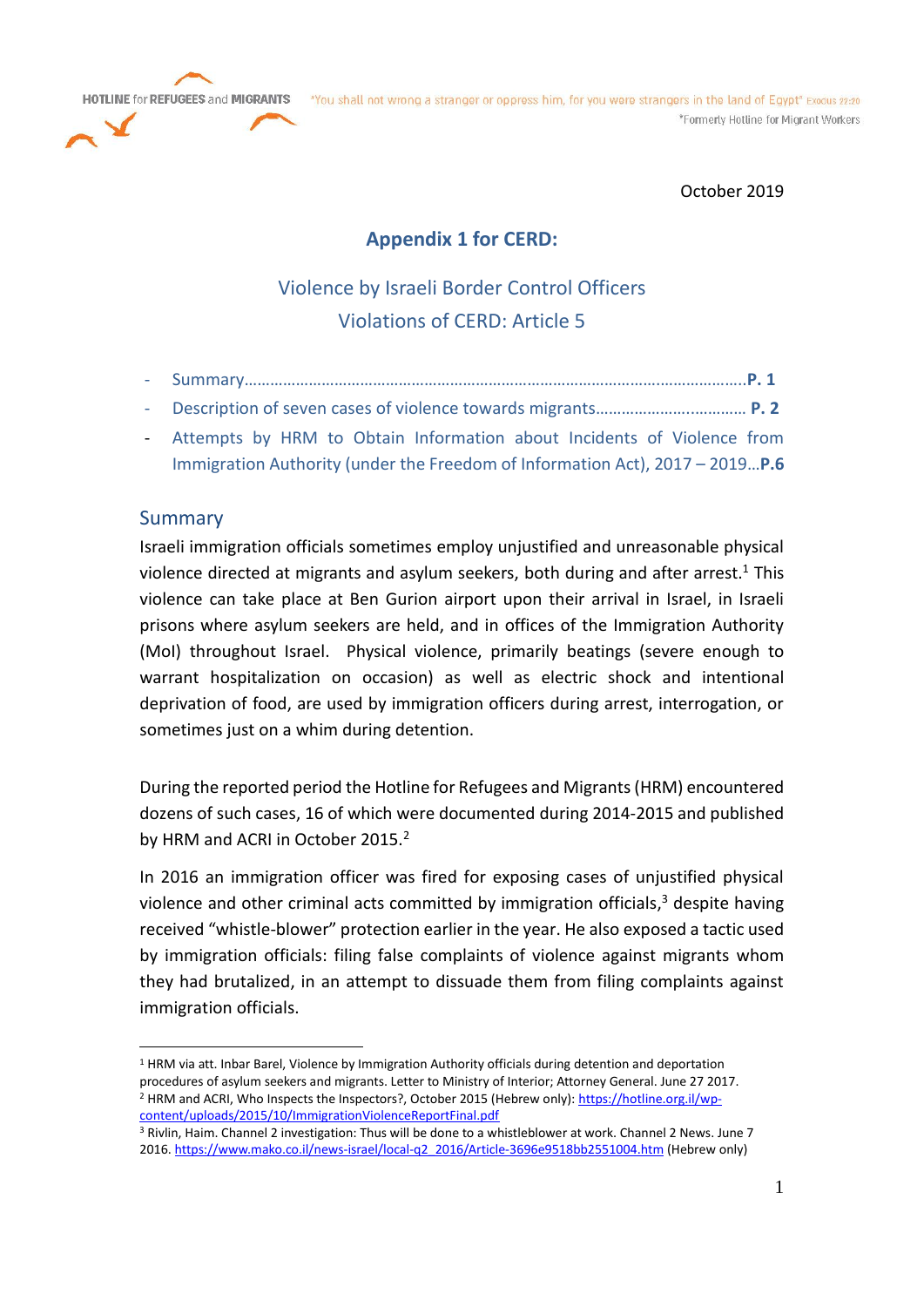In June 2017, HRM sent a letter to the Attorney General and the Minister of Interior (MoI), detailing these violations and proposing concrete measures to be taken to prevent their recurrence. Two replies, arriving four and eight months later, respectively, failed to properly address the accusations and rejected the measures proposed.<sup>4</sup> Two more letters sent by the HRM in 2019 remained unanswered.<sup>5</sup>

HRM has received dozens of complaints from migrants of such violence, employed arbitrarily by immigration officers, and certainly not in self-defense. The ability of migrants to prosecute such cases is limited, because the officials who carry out the violence are often in a position of authority to deport migrants or affect the outcome of determination of their legal status. Thus, many migrants are deterred from filing a complaint against immigration officials, while the few who do, are often deported shortly thereafter.

# Description of Seven Cases of Violence Towards Migrants

## **A.S. – Ukraine, 2018**

**HOTLINE for REFUGEES and MIGRANTS** 

A.S. is a Ukrainian citizen who lived in Israel a number of years and attempted to obtain legal status as the partner of an Israeli citizen. While addressing the MoI office, he was arrested and taken to the Givon facility to await deportation to the Ukraine. During the deportation attempt, MoI inspectors cursed, pushed and slapped him. A.S. called HRM which sent an attorney to visit him in the detention facility, during which he detailed the assault against him during the former deportation attempt, in late March 2018.

During a second deportation attempt in May 2018, the inspectors showed him a video in which a young African man was deported while shackled, screaming, crying and humiliated in a plane full of passengers. Following this event, HRM contacted the Detention Review Tribunal asking it to order the IPS to invite police investigators to collect A.S.'s testimony to allow him to file a complaint. Though the Tribunal did order this, A.S. was deported before he was able to file his complaint. He was later filmed by immigration officials against his will during his own deportation, presumably to threaten future deportees.<sup>6</sup>

<sup>4</sup> Adelstein, Y., Enforcement and Aliens Administration. Conduct of Immigration Authority officials. Letter to atty. Inbar Barel, Hotline for Refugees and Migrants. November 7, 2017; Ministry of Justice via atty. Teplitz, E. Response to "Violence by Immigration Authority officials during detention and deportation procedures of asylum seekers and migrants".\* Letter to atty. Inbar Barel, Hotline for Refugees and Migrants. March 8, 2018.

<sup>5</sup> Letters of atty. Inbar Barel to on February 7, 2019 and April 8, 2019 to the State Attorney, Avichay Mendelblit and the Minister of the Interior Arye Deri.

 $6$  The affidavit of A.S, Ukrainian national, dated June 3<sup>rd</sup>, 2018 is reserved with the HRM.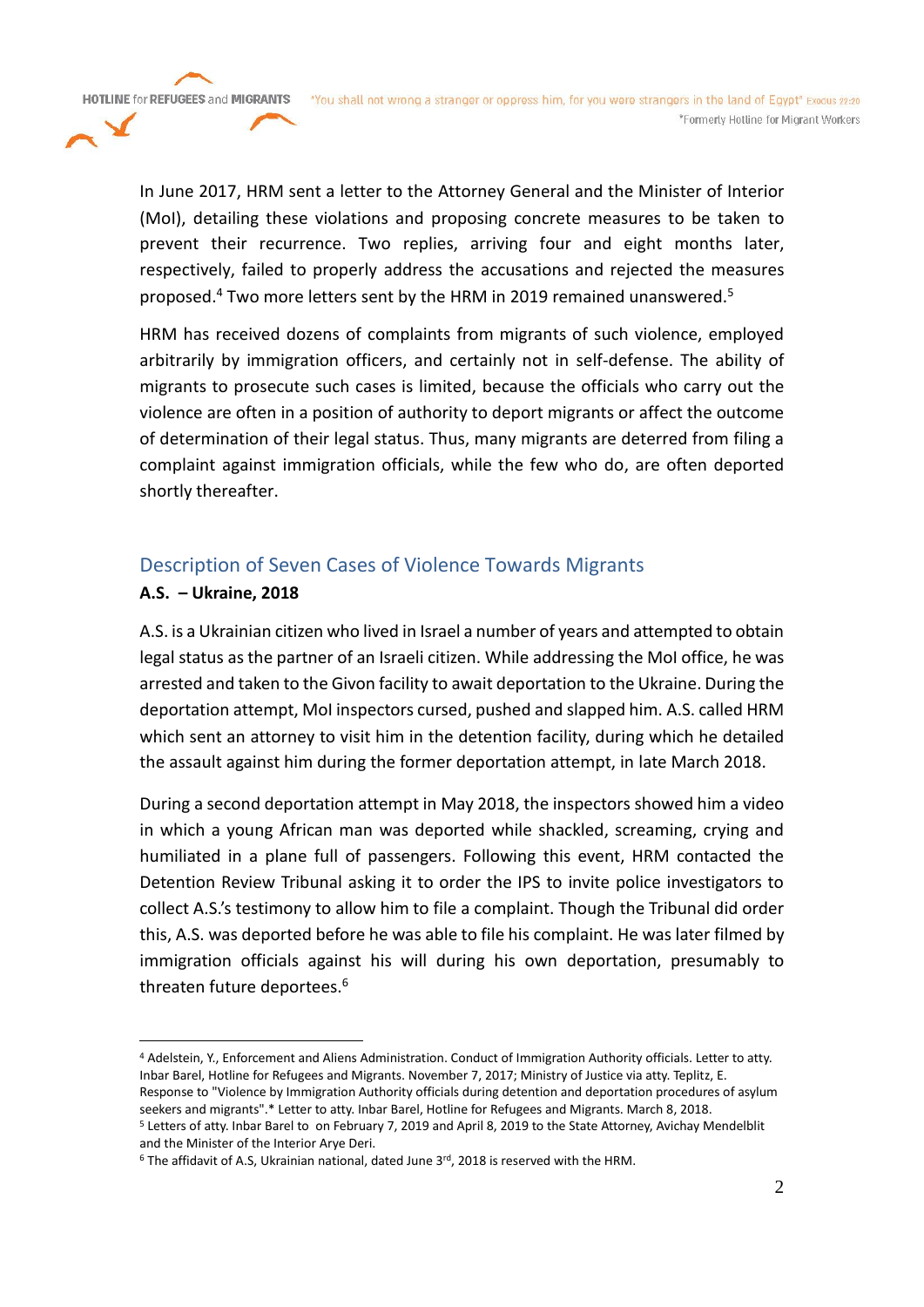**HOTLINE for REFUGEES and MIGRANTS** 

#### **K.M. – Ivory Coast, 2018**

K. M. arrived in Israel from the Ivory Coast in 2008 at the age of 17. Upon his arrival he was administratively detained and held in Saharonim prison until 2011, when he was released in order to leave the country. When failing to do so, he was arrested again one year later and held for additional six years in administrative detention in Saharonim until 2018.

On February 27, 2018, K.M. was transferred by border control officers to the Yahalom holding facility at Ben Gurion airport, despite his protests. The next morning the officers bound him hand and foot to take him to the plane. When he resisted, he was kicked and severely beaten, dragged to a car, driven directly to an Air France plane waiting on the tarmac and forcibly taken on board, with border control officers sitting on either side of him. After loudly protesting in French, (the flight attendants and other passengers took no notice), he was removed from the plane.

He was returned to the Yahalom holding facility and examined by a doctor who treated his injuries. Though visibly ill and in pain, the guards refused his requests for a doctor and prevented him from contacting HRM, his legal representative. 5 days later he was transferred to Givon prison where he was treated by a doctor who photographed his many injuries.

The protocol from the hearing on March 27, 2018, shows that K.M. told the adjudicator that he had been handcuffed and shackled by the border control officers and forced onto the plane. However, the protocol makes no mention of the brutal behavior that accompanied the deportation attempt, other than to note that he had been bound, though K.M. says he told the adjudicator he had been beaten.

In June 2018, K.M. and an HRM attorney filed a complaint with the police. During the interrogation he was asked only superficial questions about the violence he had endured, and a mere three weeks after filing the complaint, the investigation was closed because "the circumstances of the case do not justify further investigation." HRM filed an appeal with the Appeals Department in the State Attorney's Office, which was rejected on August 2019. In September the HRM attorney addressed the Appeals Department once again, and their answer is yet to be received.

#### **T. R. - Sri Lanka, 2018**

T. R., a citizen of Sri Lanka, arrived in Israel at Ben Gurion airport in October 2018, was refused entry to Israel after questioning and placed in the Yahalom facility. A representative of HRM met with him on October 31, 2018 in Yahalom, where he told

3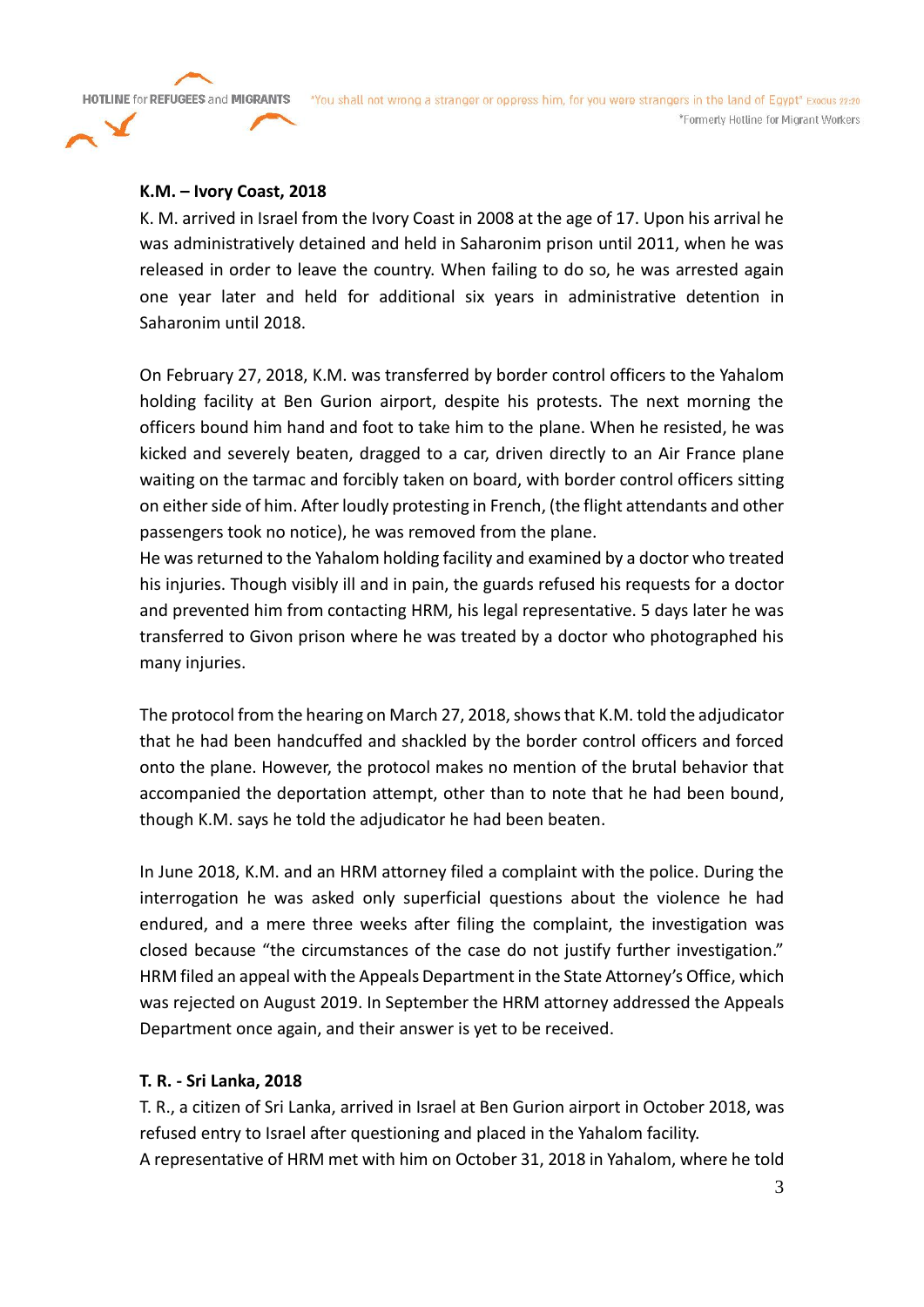**HOTLINE for REFUGEES and MIGRANTS** 

"You shall not wrong a stranger or oppress him, for you were strangers in the land of Egypt" Exodus 22:20 \*Formerly Hotline for Migrant Workers

her that he asked one of the guards (a border control officer) for his suitcase to retrieve some articles of clothing. Upon opening his suitcase he took out his phone to call his wife, as he had not been allowed to make a phone call since his arrival. The officer took him to an empty room, slapped him hard across the face twice, removed the SIM card from the phone and broke it. He then threw the phone on the floor, breaking it as well.

HRM attorney met with T.R. a few days after this event, saw the bruises on his face as a result of the attack, and described them during his appeal hearing (Court of Appeals, Tel Aviv: Appeals 16206-11/18). T.R. returned to his homeland before he was interrogated for the incident.

### **K. Y. – Ivory Coast, 2018**

In June, 2018 an attempt was made to forcibly deport K. Y. to the Ivory Coast, after several deportation attempts over the past 5 years had failed. K. Y. has refused to cooperate with all deportation attempts, fearing for his life if returned to the Ivory Coast.

In June, 2018 border control officers tried to deport him again, this time by force, using strangle holds, kneeing him, handcuffing him, pushing his head down and heaping humiliating verbal abuse upon him, leaving physical and emotional scars. In the end, K. Y. was taken off the plane and returned to the holding facility in Yahalom.

After describing these actions to the prison doctor and in court, K.Y. said that border officers came to his cell and threatened him, claiming his complaints were a lie. K.Y. reported all of this to the Detention Review Tribunal.

### **I.M. – Niger, 2018**

I.M., a citizen of Niger, was deported from Israel on November 6, 2018. Although MoI was unable to obtain travel documents from the state of Niger, they issued him an Israeli travel document and tried to deport him using this document. When I.M. arrived in Niger on November 7, the authorities there claimed that his Israeli travel document was fake. He was detained for eight days until November 15, when he was deported back to Israel.

Upon landing in Israel on November 16, I.M. was denied entry to Israel and detained at the Yahalom facility for 13 days until November 28, when the MOI inspectors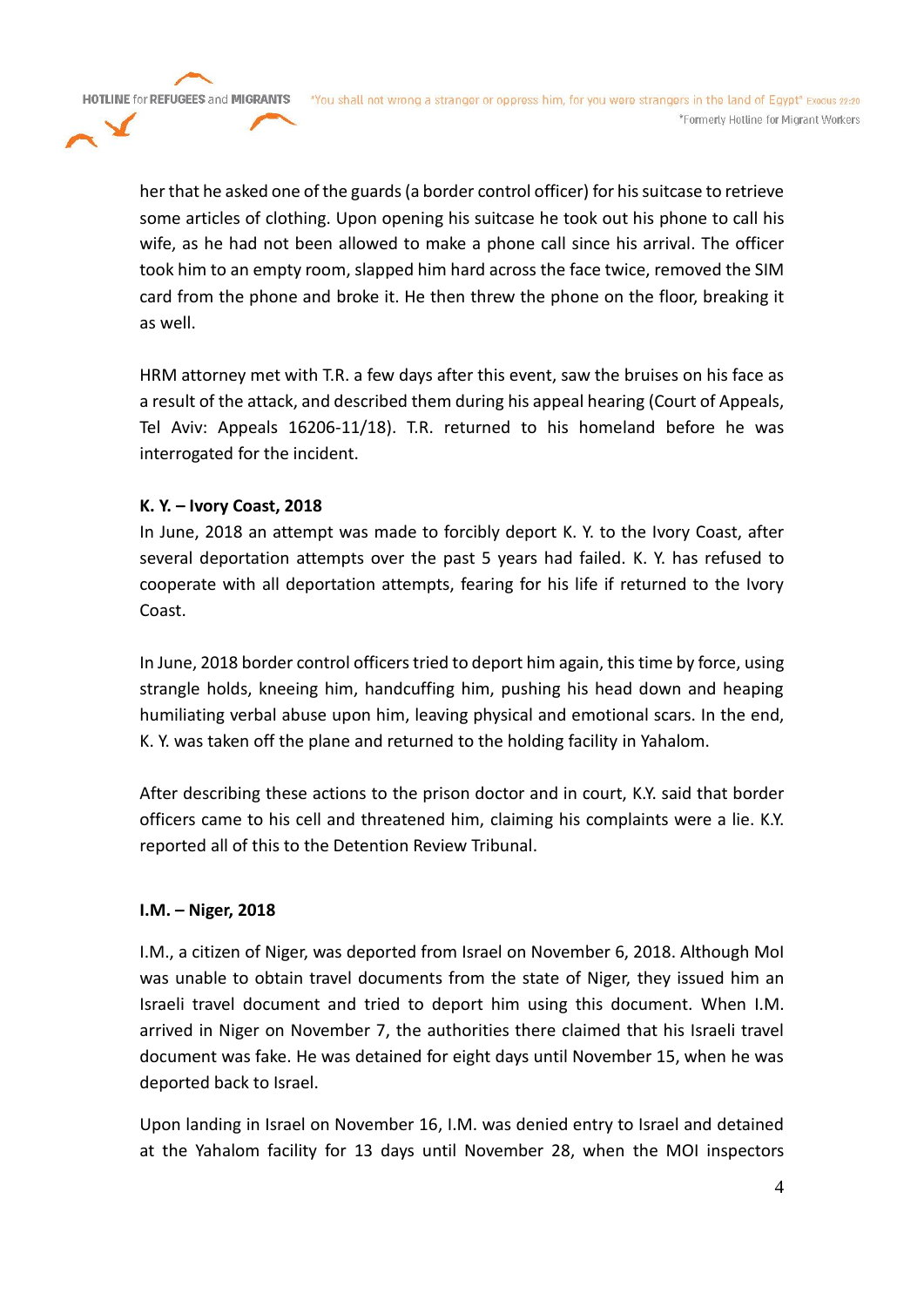attempted to deport him a second time to Niger. I.M. reports that after he refused to travel with the same travel document that led to his detention in inhumane conditions in Niger, the MoI inspectors beat and threatened him to coerce him into leaving Israel. He was placed on a flight to Ethiopia, accompanied by the MoI agents who bound him

and gagged him until the flight reached Addis Ababa.

I.M. reached Niger a second time, through Addis Ababa, but the authorities once again refused to allow him entry. He tried to continue on to Burkina Faso, where he was denied entry as well, and deported to Niger, which again refused to admit him. I.M. was deported from Niger to Addis Ababa, where he has remained, unable to leave the airport, from November 30, 2018 to April 2019. 7

# **F.A.O. – Nigeria, 2019**

**HOTLINE for REFUGEES and MIGRANTS** 

F.A.O., a Nigerian citizen, arrived in Israel at Ben Gurion airport with a group of about 14 people on February 23, 2019, and was refused entry to Israel after questioning. He was held in the Yahalom facility at the airport until the next day when a flight to Nigeria was scheduled.

On February 24, after refusing to return to Nigeria saying that he feared for his life, Israeli border control officers tried to forcibly put him and five others on the flight, pushing him, handcuffing him, beating him and kicking him in the groin. Eventually they returned him, and two others who also resisted, to the bus. F.A.O. also testified that the inspectors grabbed and choked one of the others being deported, and severely beat another two until they bled. The next day he and the others were transferred to another facility.

At this point HRM became aware of F.A.O.'s incarceration, along with the others, and quickly appealed for them to be allowed to file for asylum. F.A.O. filed for asylum, but his request was rejected. This is currently being appealed in the Jerusalem Court of Appeals (Appeal 2304-29), in which F.A.O. has also provided details of the violence incurred against him. HRM sent the affidavit of F.A.O. to the Attorney General and to the Minister of Interior in February and April 2019, yet, no action was taken so far.<sup>8</sup>

<sup>7</sup> Emmanuel Igunza, *Niger man deported by Israel marooned in Ethiopian airport*, *BBC*, February 18, 2019. Available online: [https://bbc.in/2TYAyvO;](https://bbc.in/2TYAyvO) Tamar Pileggi, *Niger man deported by Israel stranded in Ethiopia airport for months*, *Times of Israel*, February 19, 2019. Available online: [https://bit.ly/2SoHCjw.](https://bit.ly/2SoHCjw)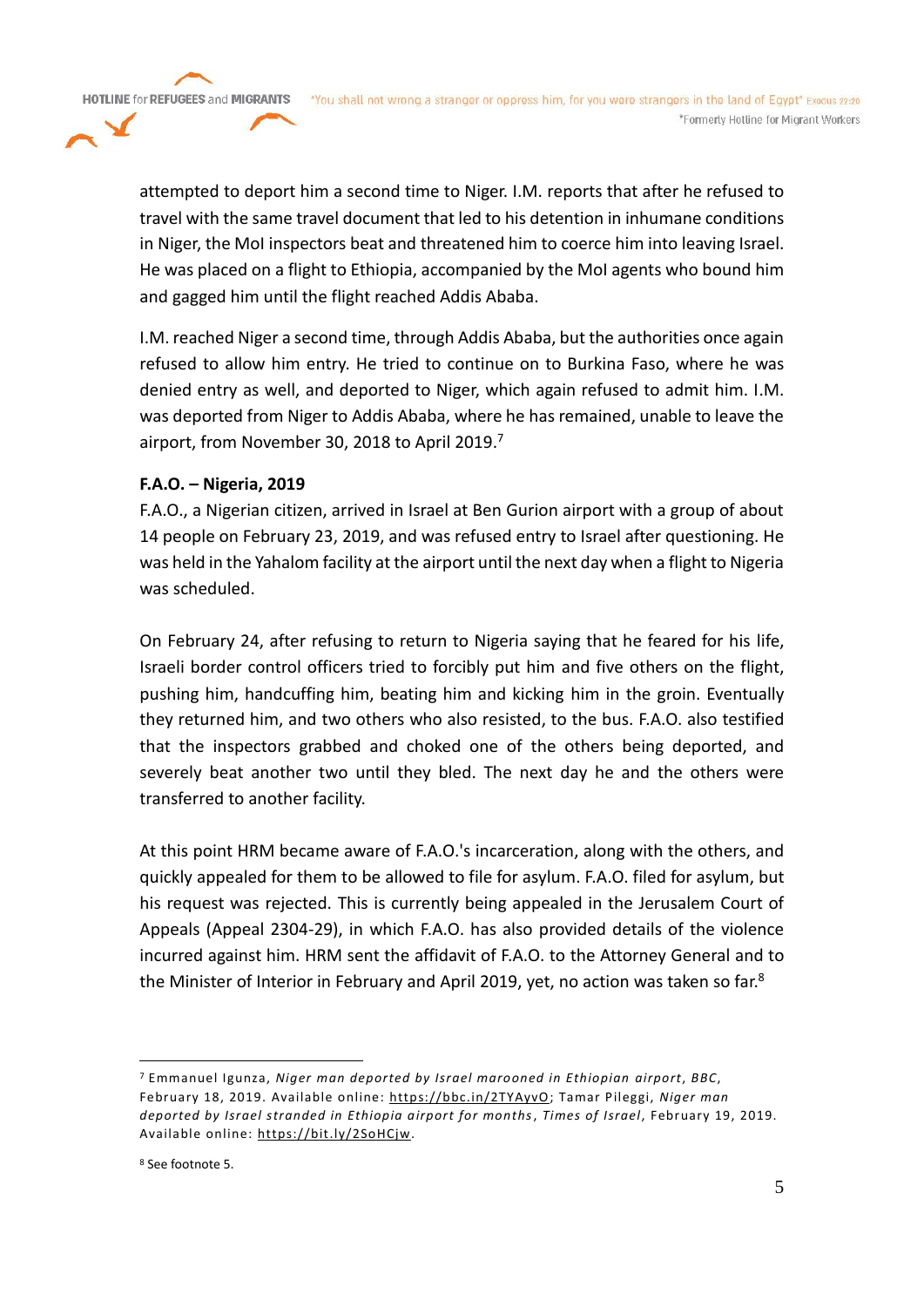**HOTLINE for REFUGEES and MIGRANTS** 

### **J.N.A. - Nigeria – 2019**

J.N.A., a Nigerian citizen, arrived in Israel on February 23, 2019 via Ben Gurion airport in the same group as F.A.O. She too was refused entry to Israel upon her arrival, though she told the border control officers that she feared for her life if she were to return to Nigeria.

On February 24, 2019 the border control officers attempted to put her on the flight to Nigeria. When J.N.A. refused to leave the bus, several male officers grabbed her by her arms and legs and dragged her off the bus, crying and screaming. According to F.A.O.'s affidavit, as they neared the plane, someone (probably one of the flight crew) signaled to the border officers to stop, at which point they returned her to the bus. In her affidavit, J.N.A. also described the physical violence that was used to force two members of the group from the bus onto the plane.

After being transferred to another facility, J.N.A. called her sister in Nigeria, who contacted HRM. At this point HRM appealed to the Immigration Authority to allow her to file for asylum. HRM sent the affidavit of J.N.A. to the Attorney General and to the Minister of Interior in February and April 2019, yet, no action was taken so far.<sup>9</sup>

# Attempts by HRM to Obtain Information about Incidents of Violence from Immigration Authority (under the Freedom of Information Act), 2017 – 2019

HRM has made many attempts to obtain information from the MoI about cases of violence by border control officers, through the Israeli Freedom of Information act. One answer received on November 15, 2018 claimed that the data requested was not documented and therefore could not be provided.

A second answer received on June 4, 2019 stated that the Authority had carried out a random review of 30 reports of exceptional events (out of a total of 221 such reports) that took place during arrests in 2018. Of these 30 reports, there were two instances in which the use of excessive force occurred: the first event during an assault by a migrant on the team leader, and the second during a migrant's resistance to boarding a flight.

The MoI has not provided replies to the following questions:

<sup>9</sup> See footnote 5.